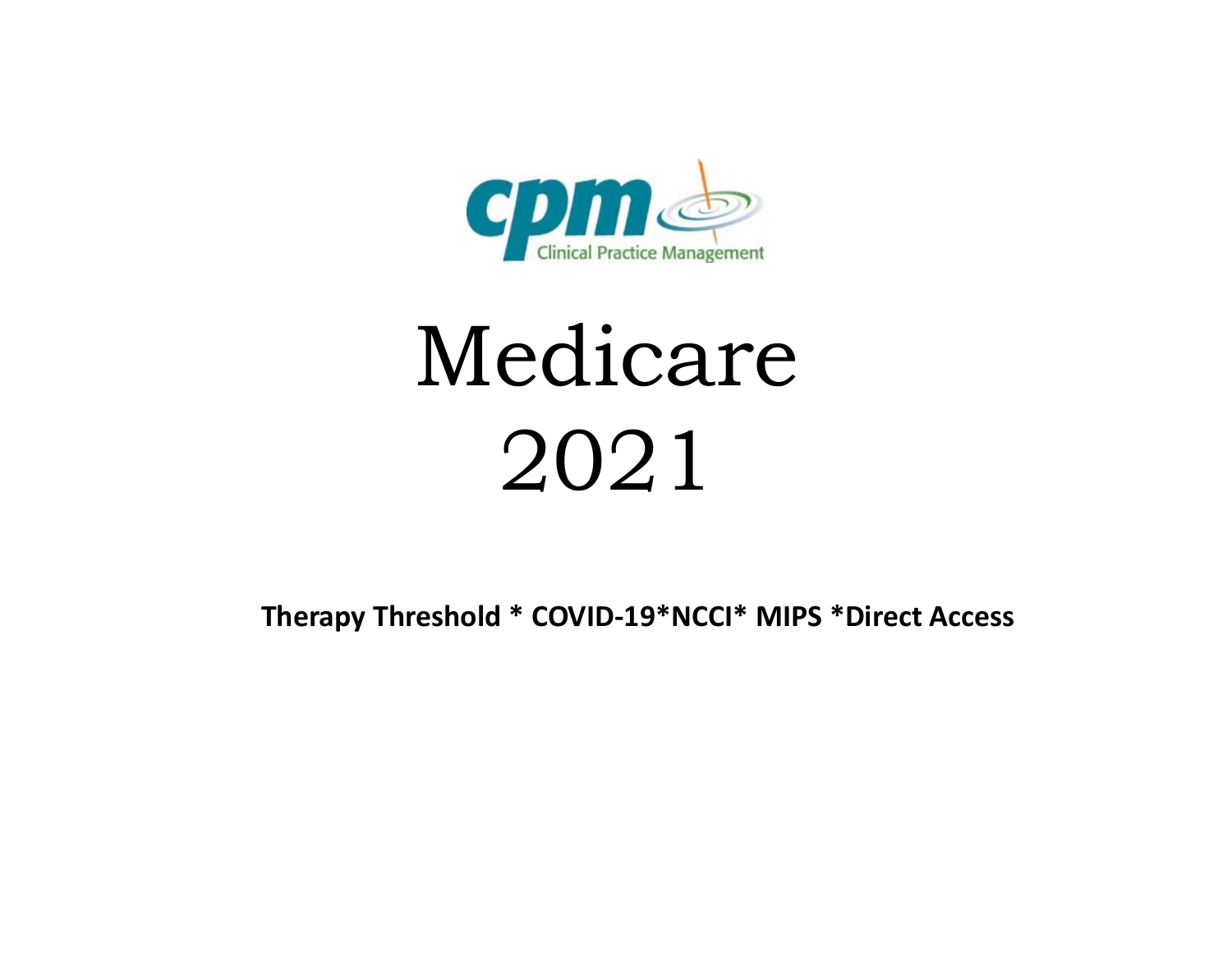#### 2021 Medicare Quick Look

| <b>Medicare Deductible:</b> | <b>\$203</b>                                                                                           |
|-----------------------------|--------------------------------------------------------------------------------------------------------|
| <b>Therapy Threshold:</b>   | \$2,110 add KX to continue treatment                                                                   |
|                             | Targeted Medical Review when patient exceeds \$3,000, some but not all<br>claims are subject to Review |
| <b>MIPS:</b>                | Required for 2021 – Check to determine if you are                                                      |
|                             | required to Participate                                                                                |

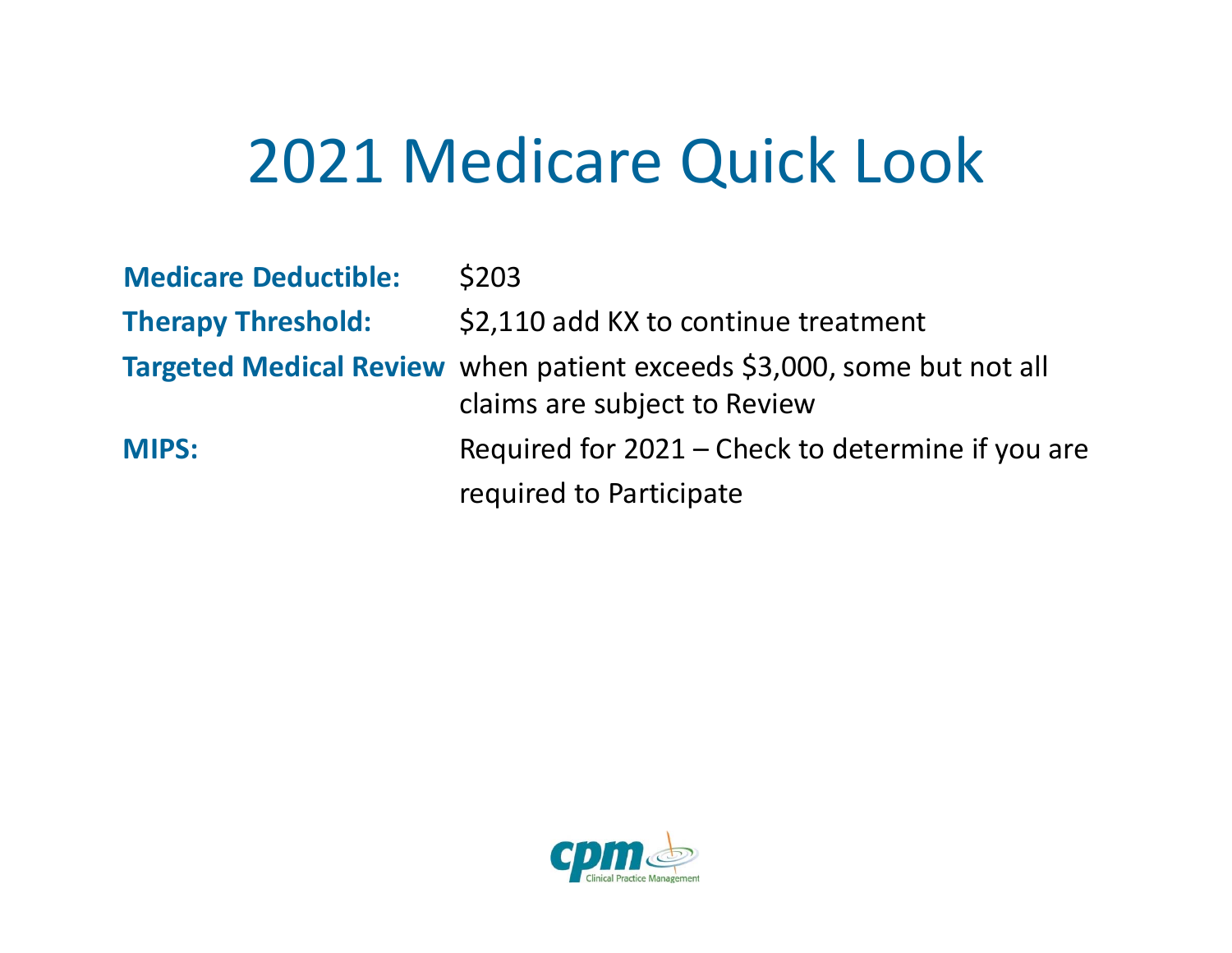## 2021 Therapy Thresholds

The new law, through section 50202 of the BBA of 2018, preserves the former therapy cap amounts as thresholds above which claims must include the KX modifier as a confirmation that services are medically necessary as justified by appropriate documentation in the medical record. Just as with the incurred expenses for the therapy cap amounts, there is one amount for PT and SLP services combined and <sup>a</sup> separate amount for OT services.

#### **For CY 2021 this KX modifier threshold amount is:**

- •**\$2,110 for PT and SLP services combined, and**
- **\$2,110 for OT services**.

Along with this KX modifier threshold, the new law retains the **targeted** medical review (MR) process, but at <sup>a</sup> lower threshold amount of \$3,000. This threshold amount is now termed the Medical Record (MR) threshold amount – one MR threshold amount for PT and SLP services combined and another for OT services  $$ remains at \$3,000 until CY 2028 at which time it will be updated

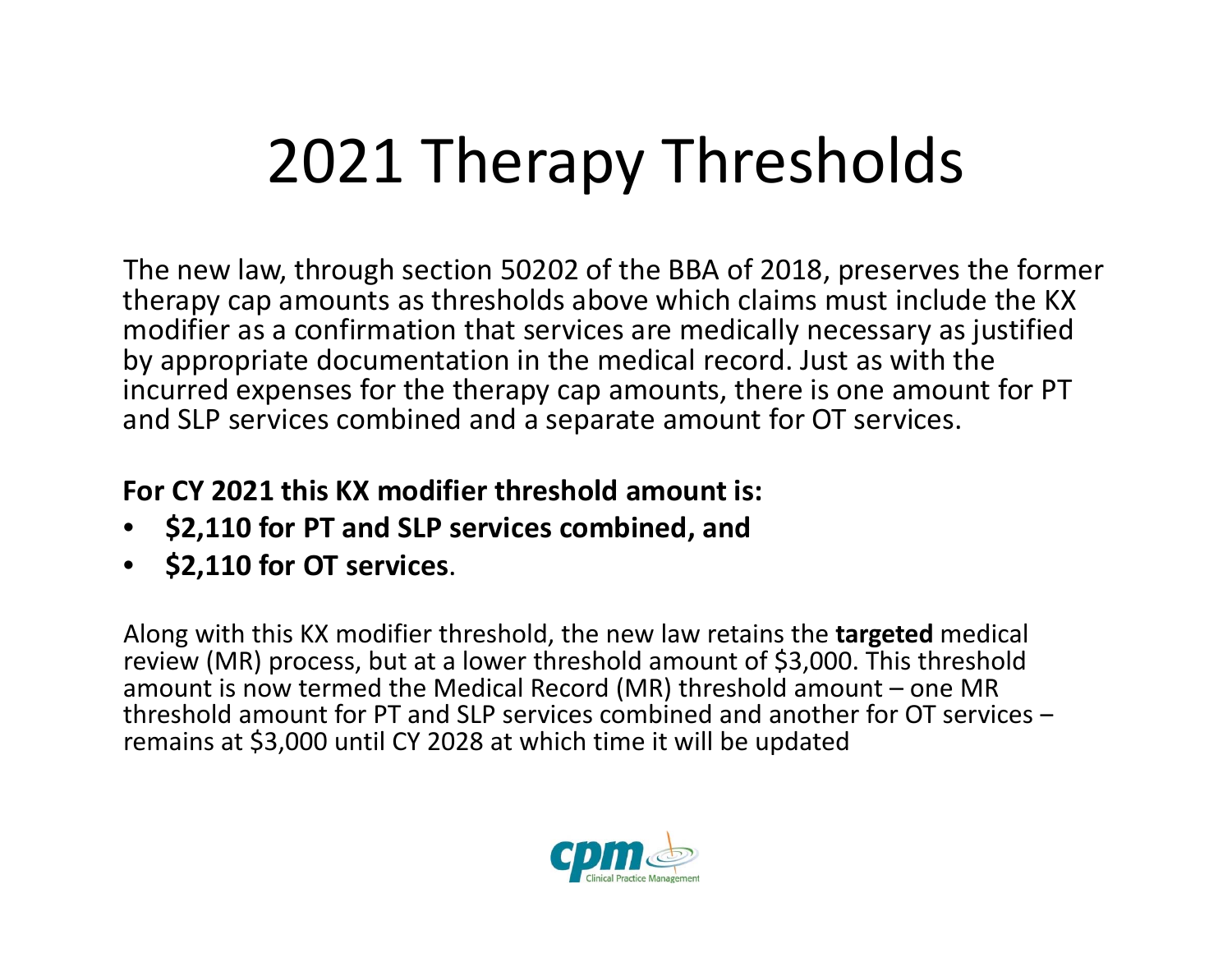#### 2021 Fee Schedule

#### **2021 Changes to Fee Schedule Payments**

For services provided on or after Jan. 1, 2021, per the fee schedule final rule there was <sup>a</sup> projected 9% cut for PT/OT services.

However, the recently passed omnibus and COVID‐19 relief package reduces the planned cut to physical therapy payment under Medicare. The bill includes provisions that reduce the extent of the cut from <sup>a</sup> projected 9% to something closer to 3.6%. That means CMS will need to calculate <sup>a</sup> new conversion factor. Watch for updates to this page once the new conversion factor is released.

CMS also significantly increased the values of the evaluation and reevaluation codes (97161‐97164) in the final rule.

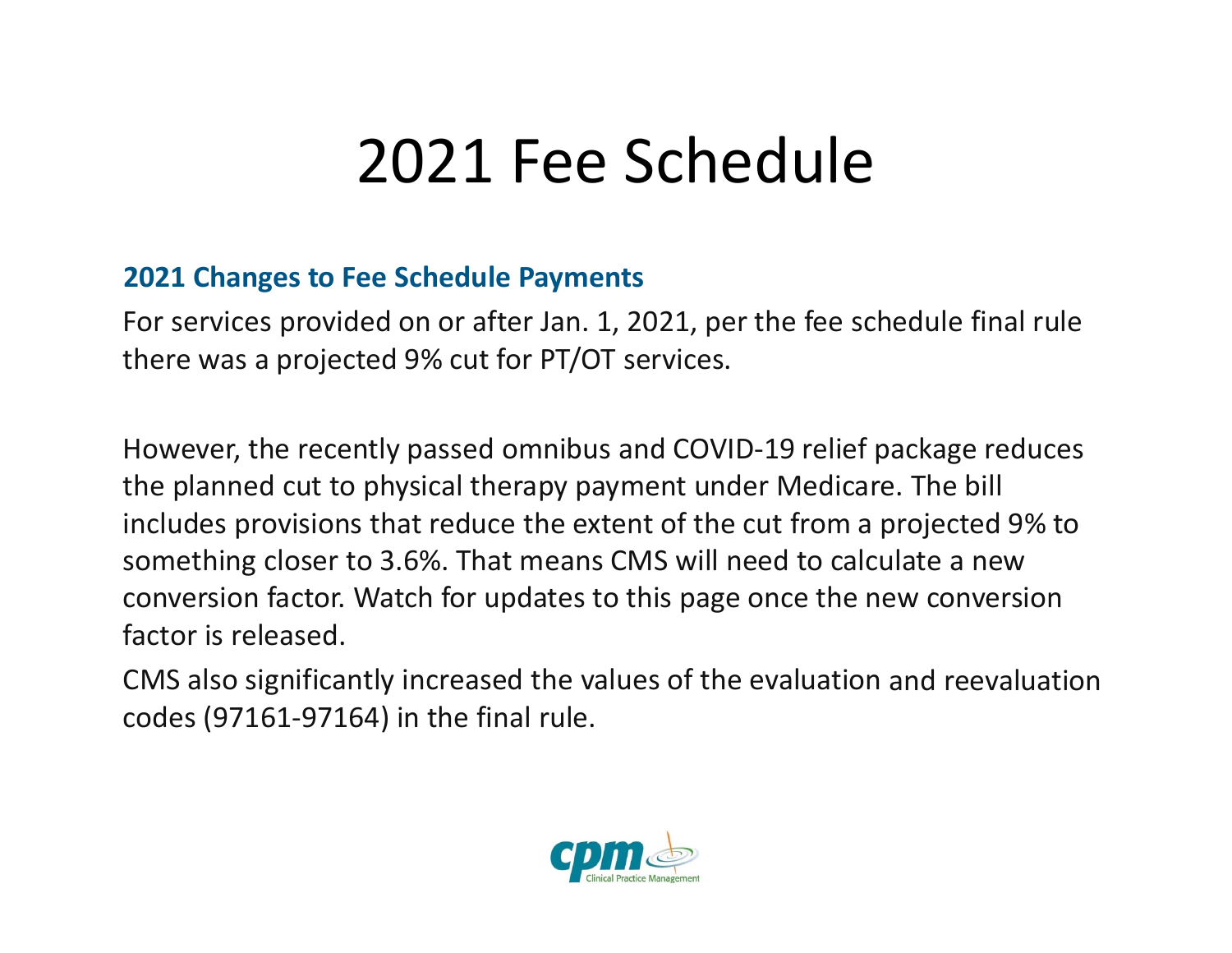#### **Sequestration**

**Medicare FFS Claims: 2% Payment Adjustment (Sequestration) Suspended Through March**

The Coronavirus Aid, Relief, and Economic Security (CARES) Act suspended the payment adjustment percentage of 2% applied to all Medicare Fee‐For‐ Service (FFS) claims from May 1 through December 31. The Consolidated Appropriations Act, 2021, signed into law on December 27, extends the suspension period to March 31, 2021.

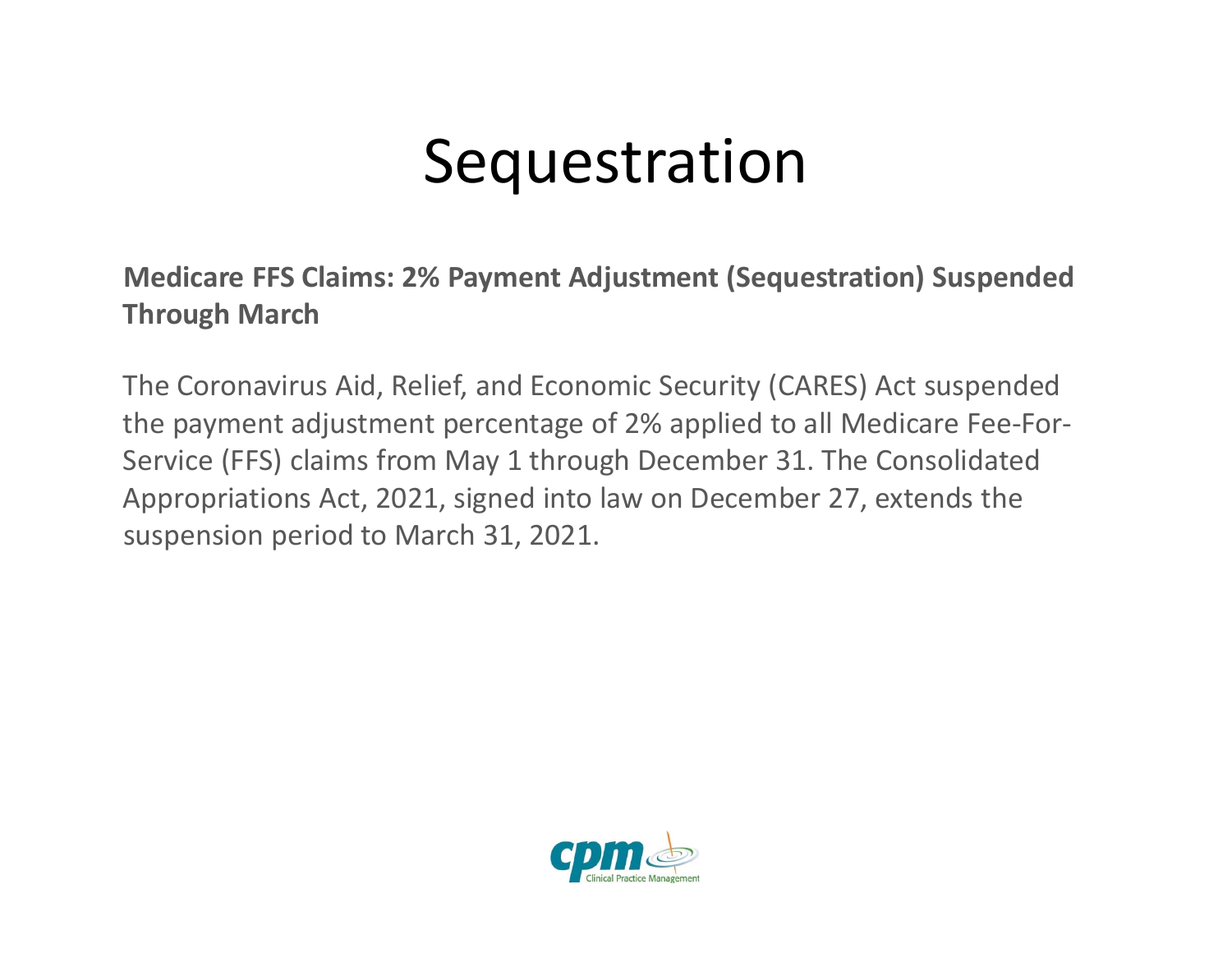## **Teletherapy**

#### **Telehealth and Communication Technology‐Based Services**

During the COVID-19 public health emergency, Medicare covers telehealth services including two‐way, real‐time interactive communications, <sup>e</sup>‐visits, virtual check‐ins, remote assessment of visual recordings, and telephone assessment and management services when furnished by PTs in private practice and by facility‐based physical therapy providers.

The 2021 Physician Fee Schedule made coverage of the following communication technology‐based services permanent as of Jan. 1, 2021.

- •E‐visits (98970, 98971, 98972)
- $\bullet$ • Remote assessment of recorded video or image (G2250)
- •● Virtual check-in (G2251)

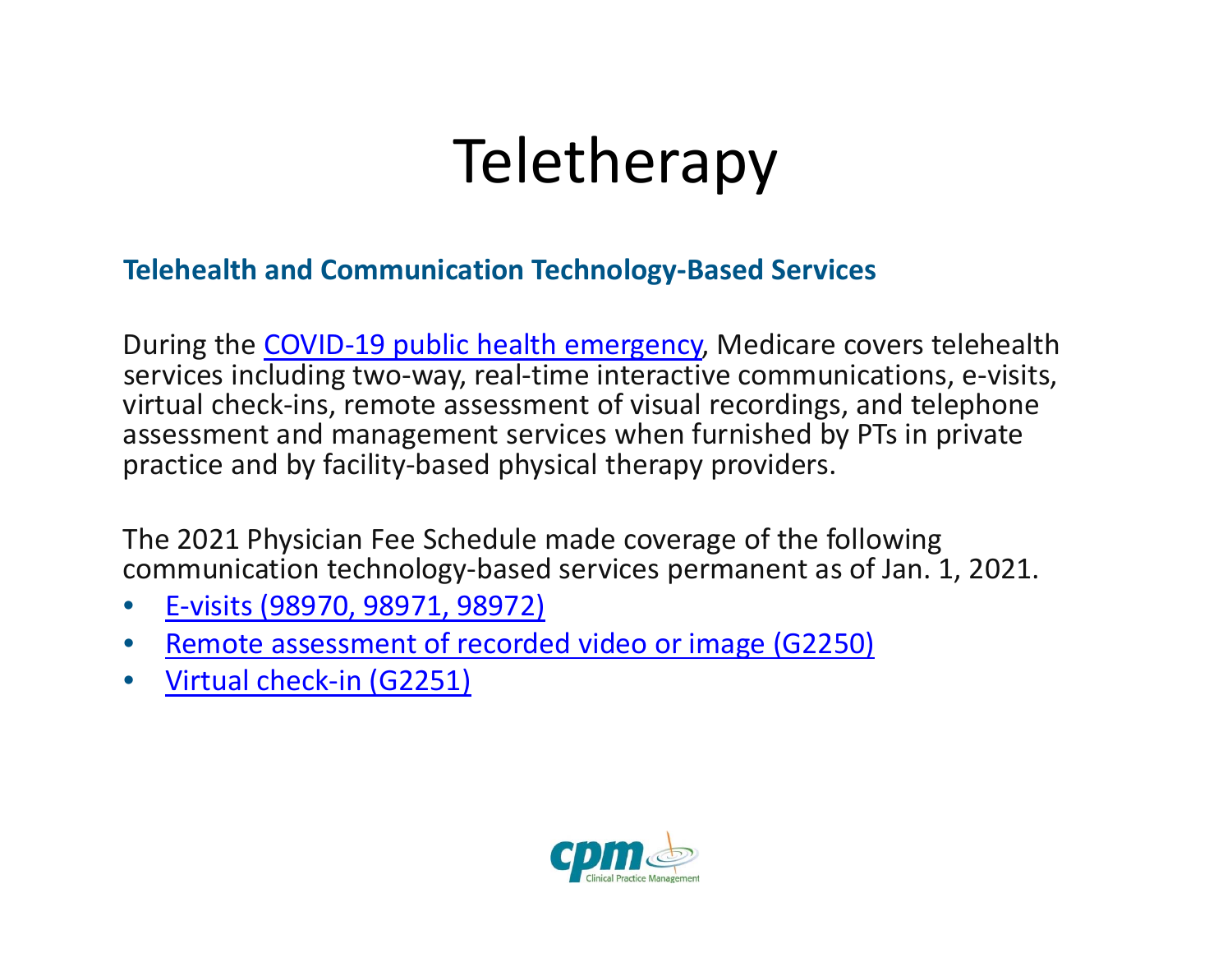## **Teletherapy**

#### **Two‐Way, Real‐Time Interactive Communication**

This form of telehealth entails real‐time two‐way interaction between the provider and patient or caregiver using audio and video communication technology. Eligible services are reported using the same CPT codes that describe in‐person services.

In the 2021 Physician Fee Schedule, CMS created <sup>a</sup> third temporary category of criteria for adding services to the Medicare telehealth services list— <sup>a</sup> category that includes services for which there is likely to be clinical benefit when furnished via telehealth, but for which there is not yet enough evidence to permanently add the services to the Medicare covered telehealth services list.

**Any service added under Category 3 will remain on the Medicare telehealth services list through the calendar year in which the public health emergency ends.**

#### **The final rule includes the following codes: 97161‐97164, 97110, 97112, 97116, 97535, 97750, 97755, 97760, and 97761**.

However, barring congressional action — and even with these codes added to this list on <sup>a</sup> temporary basis — during the time between the end of the PHE and the remainder of the calendar year in which the PHE ends, the above codes can only be furnished via telehealth by <sup>a</sup> PT if billed incident to the professional services of <sup>a</sup> physician or practitioner who is authorized to furnish and bill for telehealth services, provided that the "incident to" requirements are met.

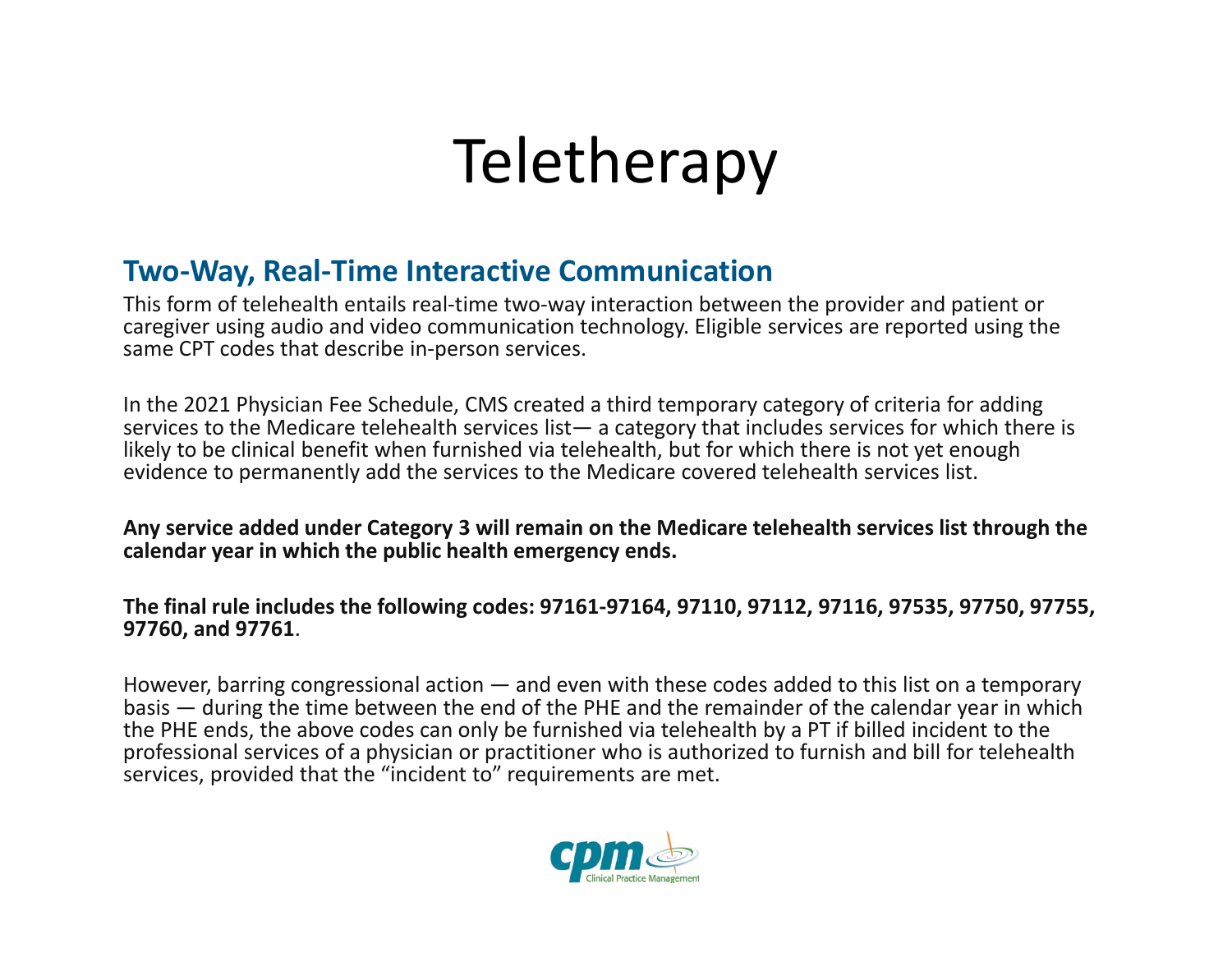### 2021 COVID‐19 Provisions

#### **Supervision of PTAs**

To help limit COVID–19 exposure, CMS now allows PTs to provide direct supervision to PTAs using real‐time, interactive audio and video technology through the calendar year in which the COVID‐19 PHE ends (in accordance with state law). The patient's medical record should reflect why virtual supervision was necessary.

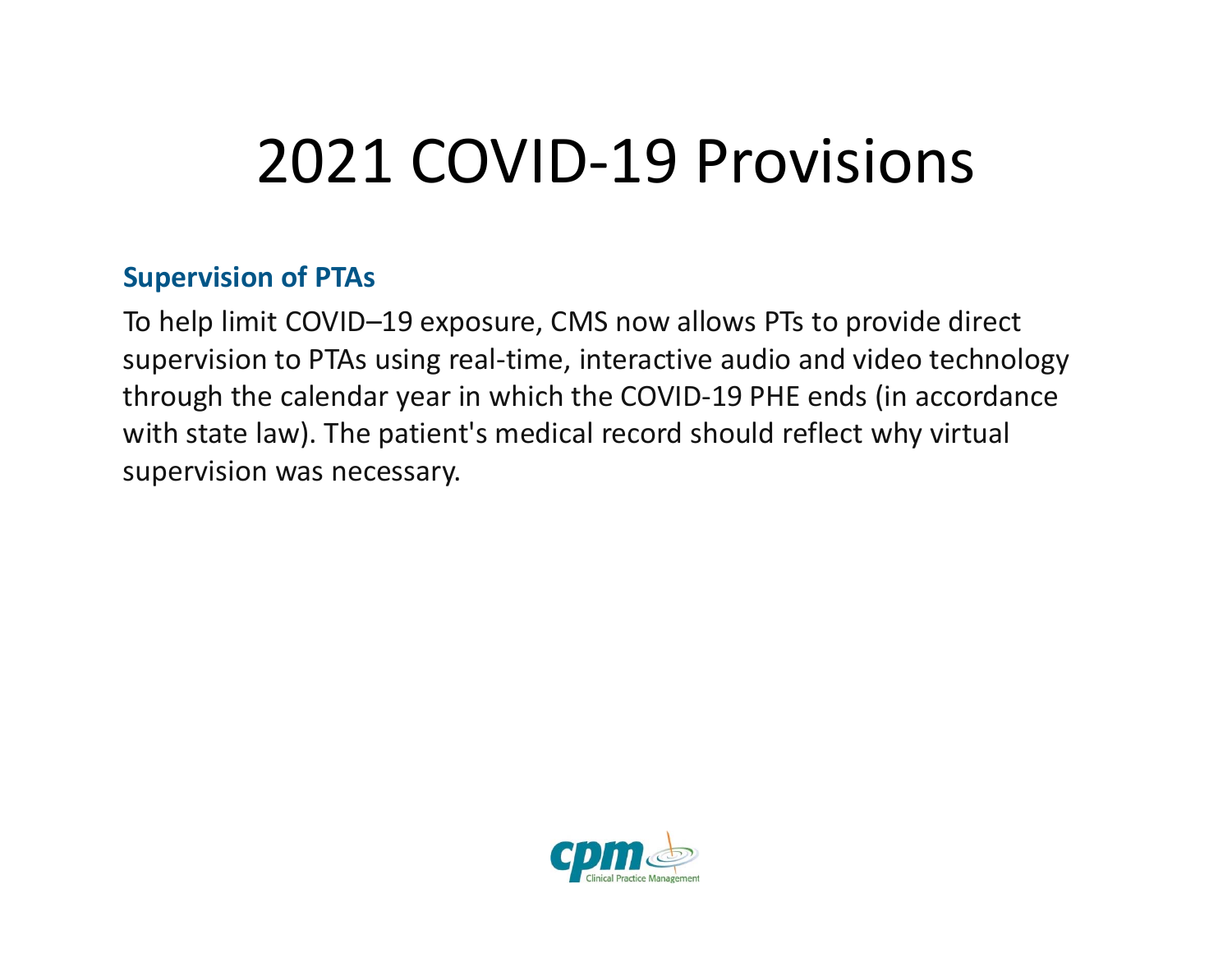### NCCI Edits

#### **Common Physical Therapy Code Pairs With PTP Edits**

(As of January 2021)

These are the most common code pairs used in physical therapy, not <sup>a</sup> complete list  $-$  for the full list of code pairs, see the CMS website. (See next page for table)

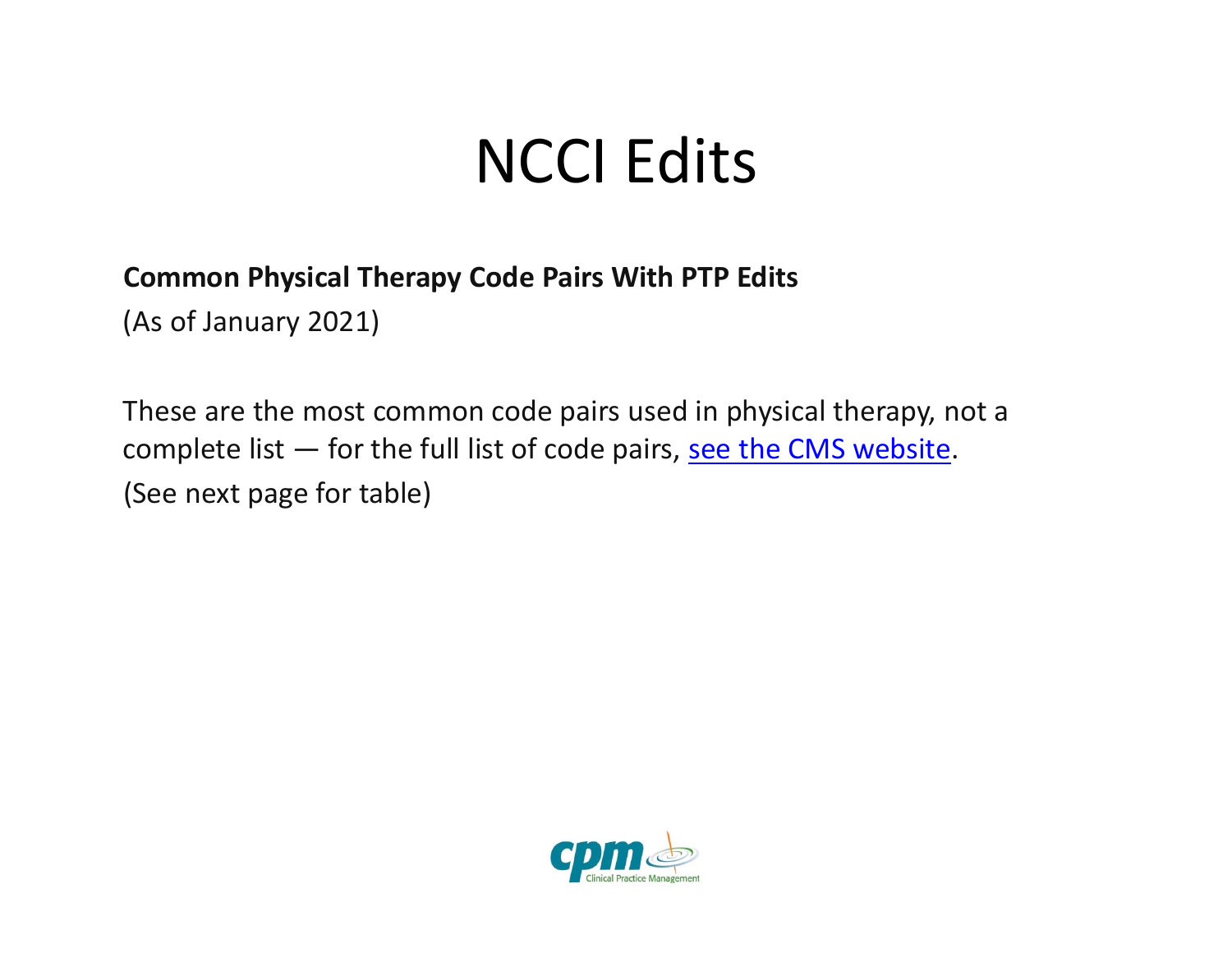### NCCI Edits

| <b>PT Evaluation and Reevaluation</b> |                                                                                                       |                    |
|---------------------------------------|-------------------------------------------------------------------------------------------------------|--------------------|
| Column One                            | Column Two                                                                                            | Modifier Indicator |
| 97161                                 | 97164, 97750, 97755, 97763                                                                            | <b>Not Allowed</b> |
| 97162                                 | 97164, 97750, 97755, 97763                                                                            | Allowed            |
| 97163                                 | 97161, 97162, 97164, 97750, 97755, 97763                                                              | Not Allowed        |
| 97164                                 | 97750, 97753, 97763                                                                                   | <b>Not Allowed</b> |
| <b>Modalities</b>                     |                                                                                                       |                    |
| 97012                                 | 97140, 97164                                                                                          | Allowed            |
| 97016                                 | 97018, 97026, 97164                                                                                   | Allowed            |
| 97018                                 | 97022, 97164                                                                                          | Allowed            |
| 97022                                 | 97164                                                                                                 | Allowed            |
| 97024                                 | 97018, 97026, 97164                                                                                   | Allowed            |
| 97026                                 | 97018, 97022, 97164                                                                                   | Allowed            |
| 97028                                 | 97018, 97022, 97026, 97164                                                                            | Allowed            |
| 97032, 97034, 97036, 97403            | 97164                                                                                                 | Allowed            |
| G0283                                 | 97164                                                                                                 | Allowed            |
| <b>Therapeutic Procedures</b>         |                                                                                                       |                    |
| 97112                                 | 97022, 97036, 97164                                                                                   | Allowed            |
| 97113                                 | 97036                                                                                                 | <b>Not Allowed</b> |
| 97113                                 | 97022, 97110                                                                                          | Allowed            |
| 97124, 97127, 97129, 97130, 97139     | 97164                                                                                                 | Allowed            |
| 97140                                 | 97124                                                                                                 | Not Allowed        |
| 97140                                 | 97018, 97750                                                                                          | Allowed            |
| 97150                                 | 97110, 97112, 97113, 97116, 97124, 97140, , 97539, 97533, 97535,<br>97537, 97542, 97760, 97761, 97763 | Allowed            |

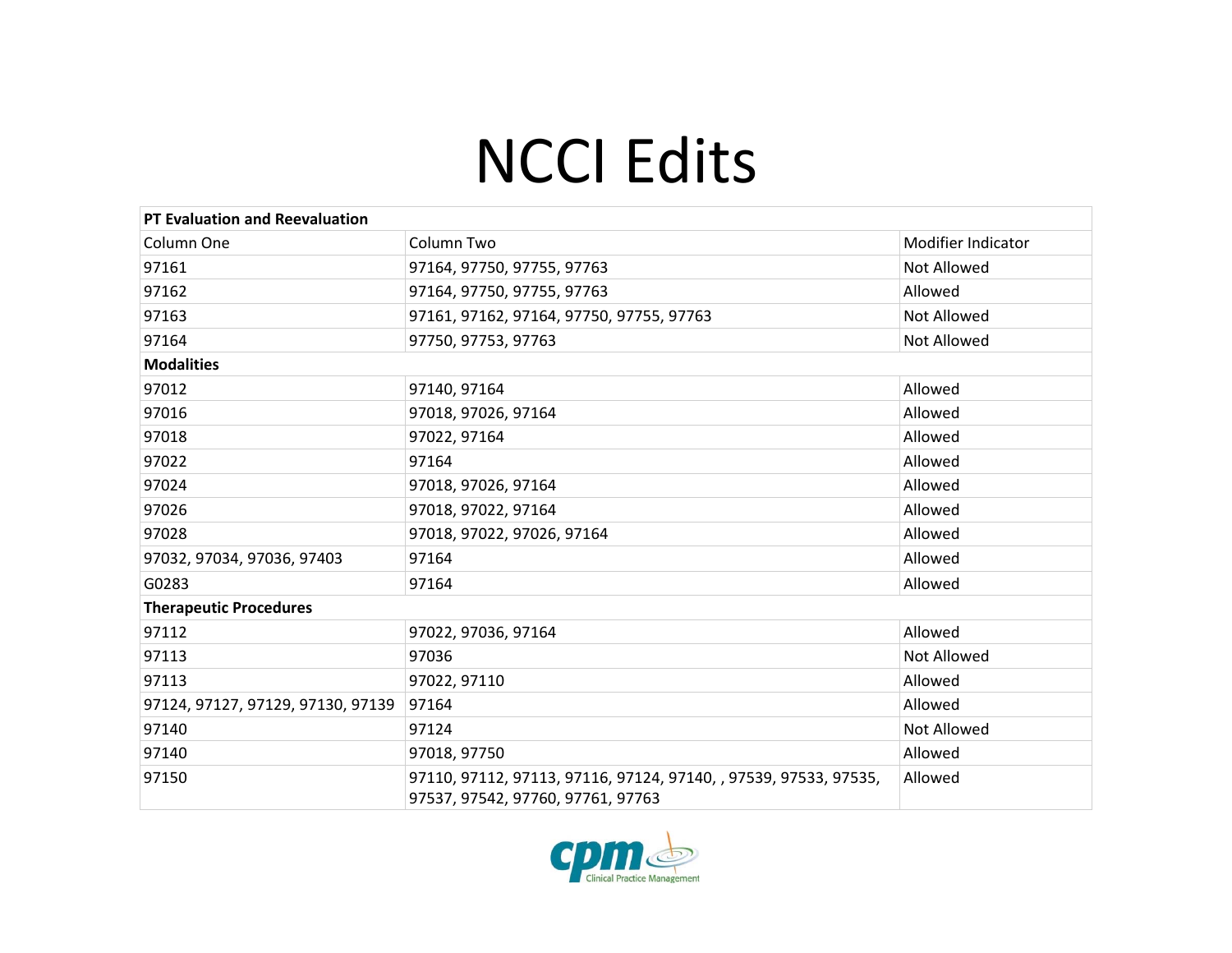#### NCCI Edit Deletions

The original 2020 version of the edits list included prohibitions on several code pairings commonly used in physical therapy; CMS responded to advocacy by APTA and its members and reversed that decision in early February. Then, in April, CMS responded to additional APTA advocacy and lifted more edits, only to reinstate them on Oct. 1. The latest announcement paves the way for <sup>a</sup> more settled coding environment in 2021.

The code pairing restrictions deleted in both office and facility‐based settings include:

 with 97164 with 97164 with 97164 with 97164 with 97164 with 97164 with 97116 with 97164 ‐99285 with 97161‐97168 ‐97163 with 97140 with 97164 **with 97530** with 97113

In its announcement, CMS says that some of the positive changes are retroactive to Oct. 1, 2020, with others retroactive to Dec. 31, 2019. APTA has reached out to CMS and its NCCI contractor to get more answers on the deletion dates and provisions that could allow reprocessing of previously denied claims. The association also will update the code pairing chart available on its <u>Medicare National Correct Coding</u> **Initiative webpage**.

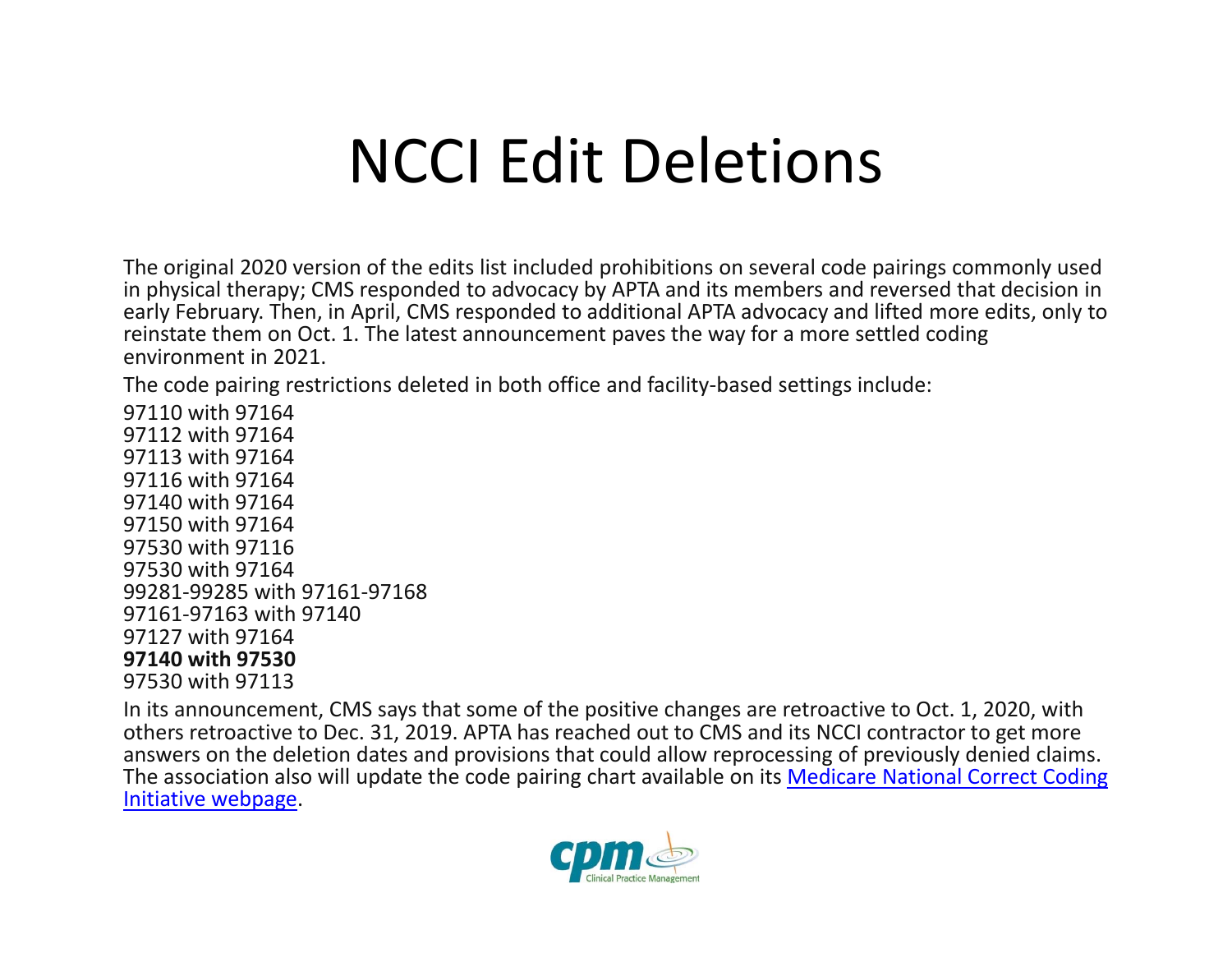## PTA/OTA Modifiers

Section 53107 of the BBA of 2018, mandates the use of <sup>a</sup> new modifier to identify the PT and OT services provided by <sup>a</sup> therapy assistant. If a PTA or OTA provides more than 10% of <sup>a</sup> therapy service, the new payment modifiers must be applied

The modifier is required on claims beginning January 1, 2020 continues.

- • **CQ modifier**: Outpatient physical therapy services furnished in whole or in part by <sup>a</sup> physical therapist assistant
- • **CO modifier**: Outpatient occupational therapy services furnished in whole or in part by an occupational therapy assistant
	- *This is in addition to the GP or GO modifier*

**Beginning in 2022**, claims containing one of the new, assistant‐dependent payment modifiers, will be reimbursed at 85% of the cost of the provided service.

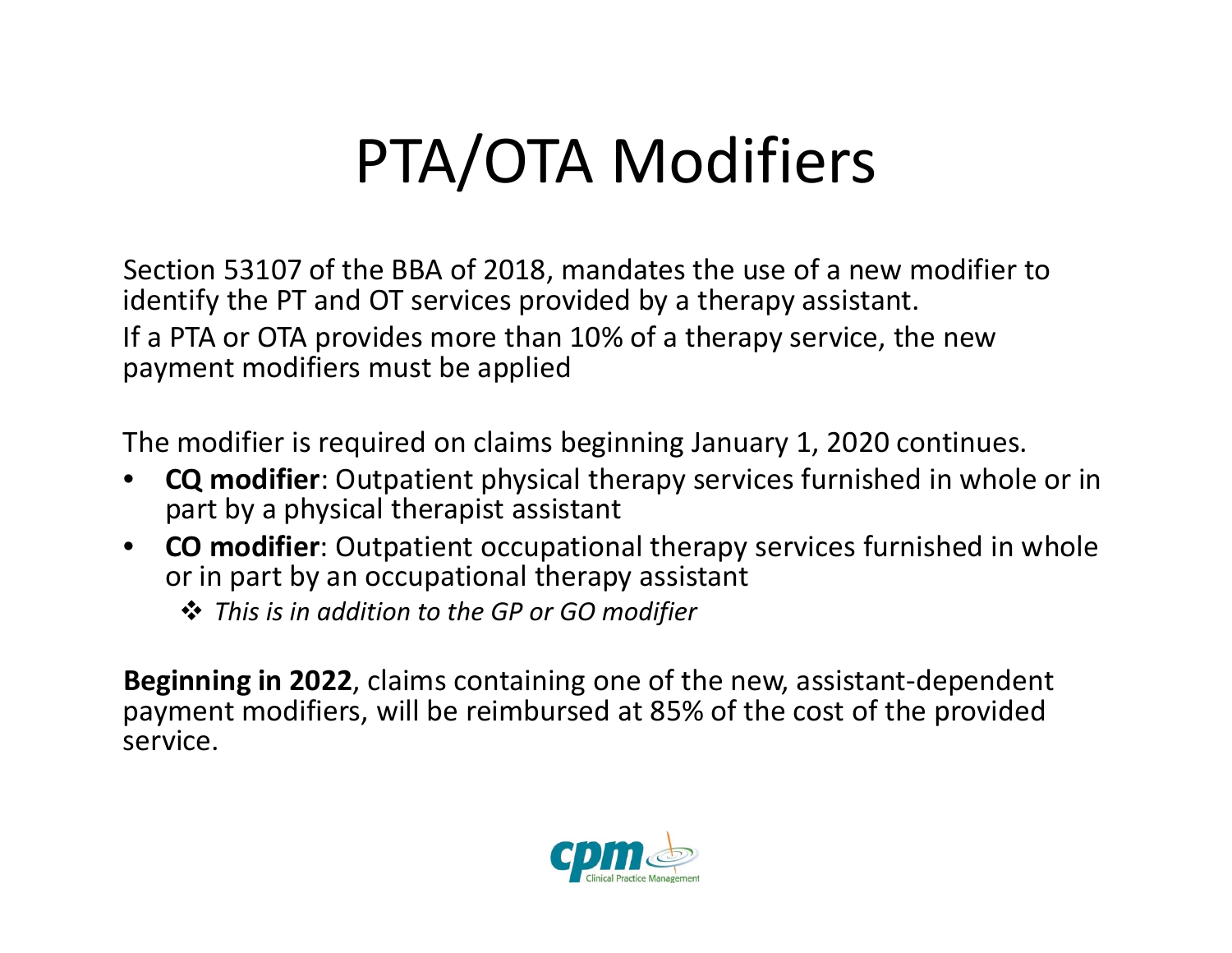### 2021 Medicare Physician Fee Schedule (MPFS) Final Rule Provisions

#### **Medical Record Documentation**

In the CY 2020 MPFS final rule, we finalized broad modifications to the medical record documentation requirements for the physician and certain NPPs. The 2021 finalized rule clarifies that: MLN Matters: MM12071 Related CR 12071 Page 3 of 9 • Physicians and NPPs, including therapists, can review and verify documentation entered into the medical record by members of the medical team for their own services that are paid under the MPFS • Therapy students, and students of other disciplines, working under a physician or practitioner who furnishes and bills directly for their professional services to the Medicare program, may document in the record so long as it is reviewed and verified (signed and dated) by the billing physician, practitioner, or therapist.

#### **Therapy Assistants Furnishing Maintenance Therapy**

We are finalizing the part B policy for maintenance therapy services that was adopted on an interim basis for the PHE for COVID‐19 in the May 1st COVID‐19 Interim Final Rule with Comment Period (IFC). This finalized policy allows: • Physical Therapists (PT) and Occupational Therapists (OT) to delegate the furnishing of maintenance therapy services, as clinically appropriate, to <sup>a</sup> Physical Therapy Assistant (PTA) or an Occupational Therapy Assistant (OTA) • PTs/OTs to use the same discretion to delegate maintenance therapy services to PTAs/OTAs that they use for rehabilitative services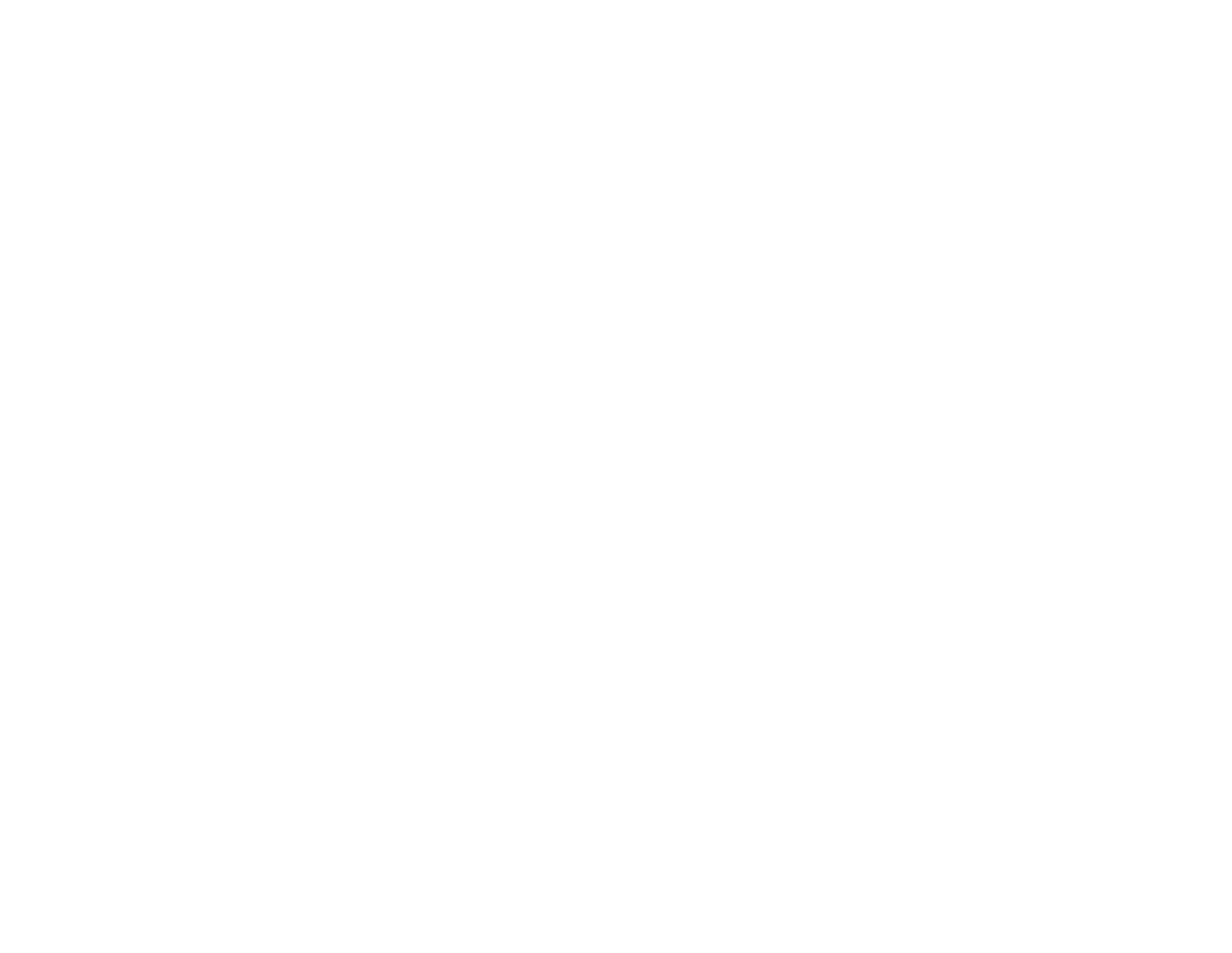## MIPS and PT/OT/SLP

Physical, occupational therapists, and qualified Speech‐language pathologists, may be required to participate in MIPS

In order to be MIPS eligible, <sup>a</sup> clinician must:

- $\bullet$ • Be identified as a <u>MIPS eligible clinician type</u> on Medicare Part B claims,
- Have enrolled in Medicare before 2020
- $\bullet$ ● Exceed the low-volume threshold as an individual
- *Clinicians who don't meet these requirements are exempt from MIPS.*

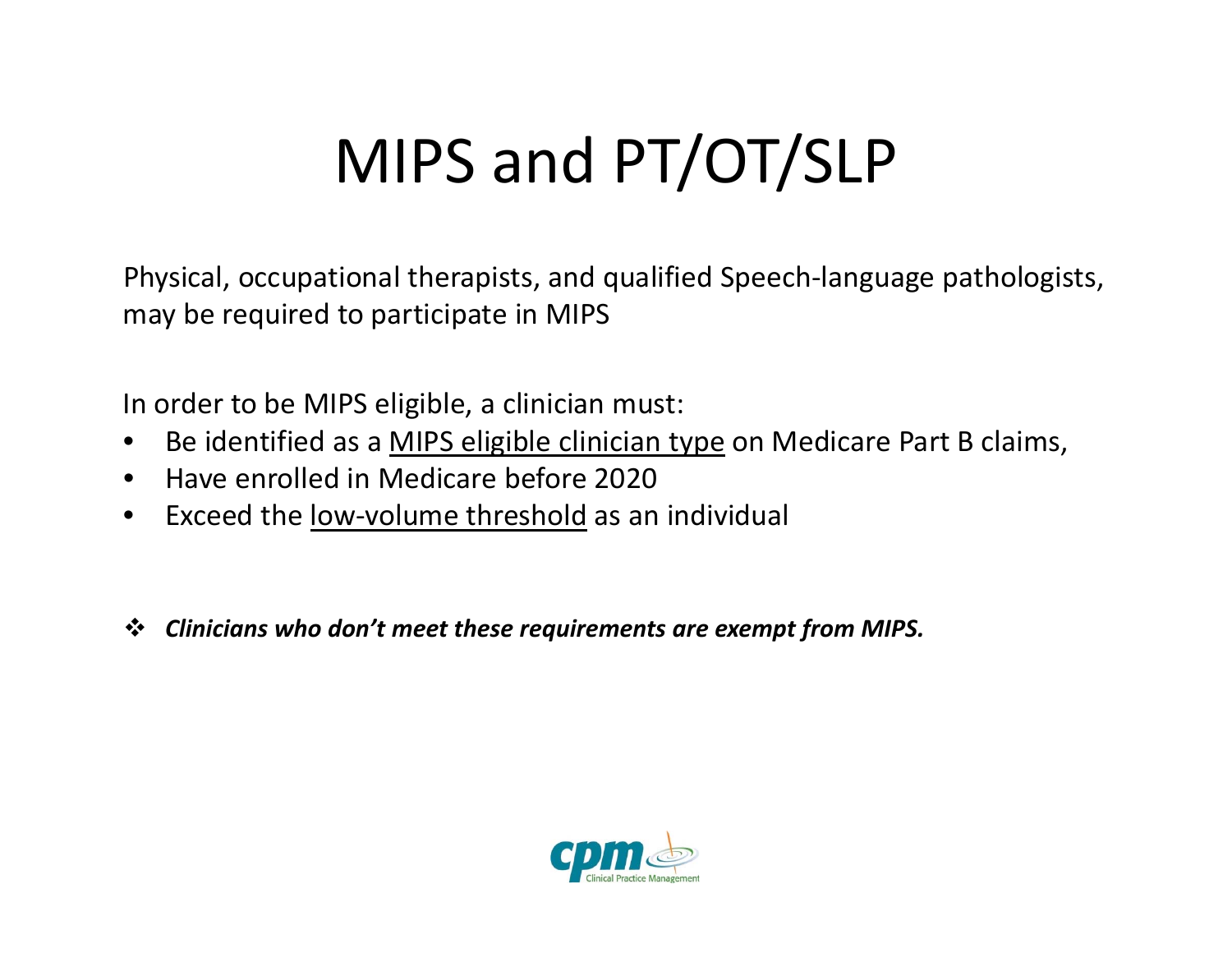### MIPS Participation Status

Your eligibility will be reviewed twice during Performance Year 2020. Reviews will analyze CMS Medicare Part B Claims data and <u>PECOS</u> data from two 12month time periods:

Data from the first segment is released as preliminary eligibility. Data from the second segment is reconciled with the first segment and released as the final eligibility determination.

Data from these dates to will be used to determine eligibility (including whether you exceed the low‐volume threshold)

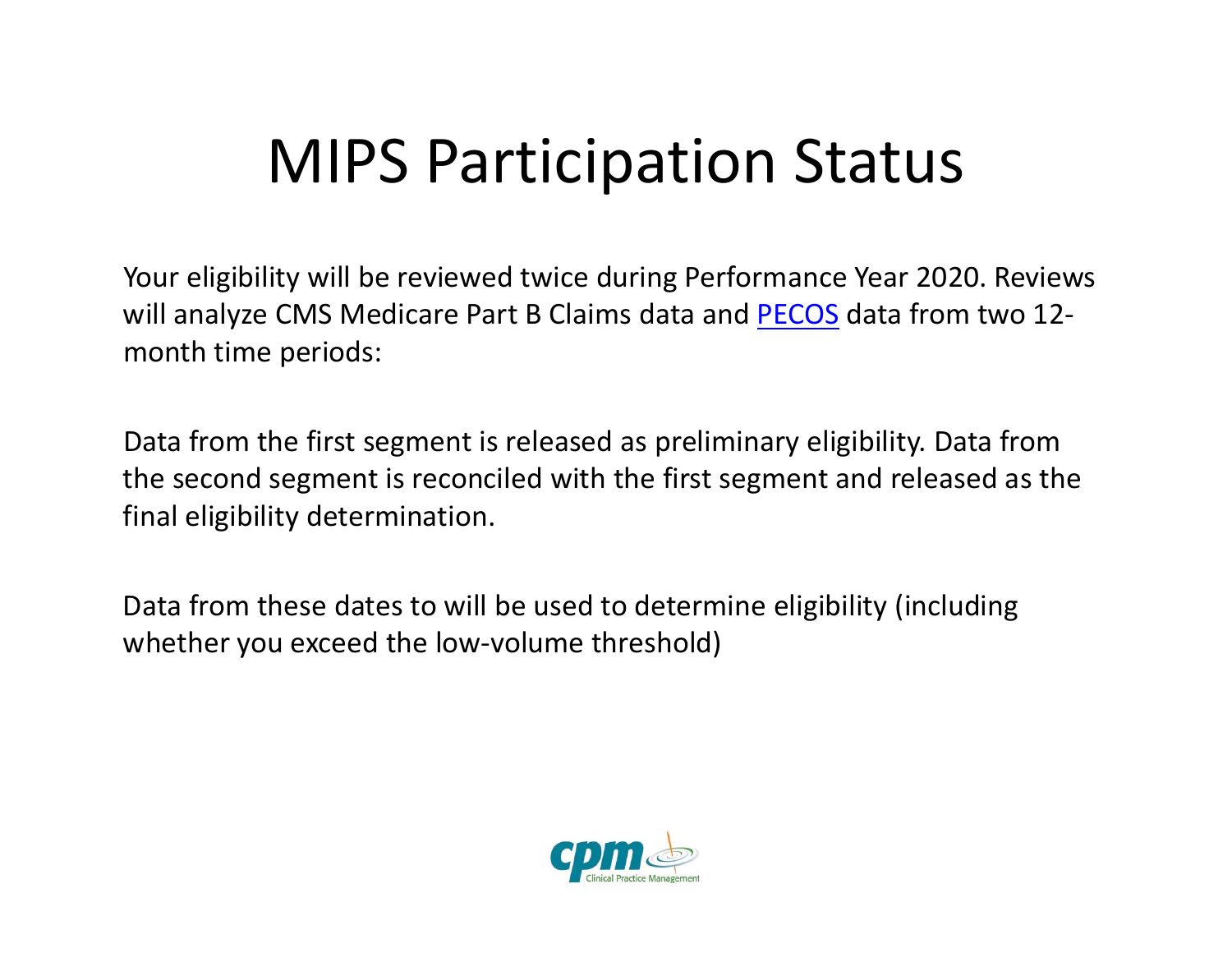#### MIPS Participation Status

Use the QPP online Participation Status tool to determine if you are required to Participate https://qpp.cms.gov/participation‐lookup

 *Please note that the QPP Participation Status Tool is only <sup>a</sup> technical resource and is not dispositive of any eligible clinician's, group's, or organization's status under QPP. For more information, please refer to the Quality Payment Program regulations at 42 C.F.R. part 414 subpart O.*

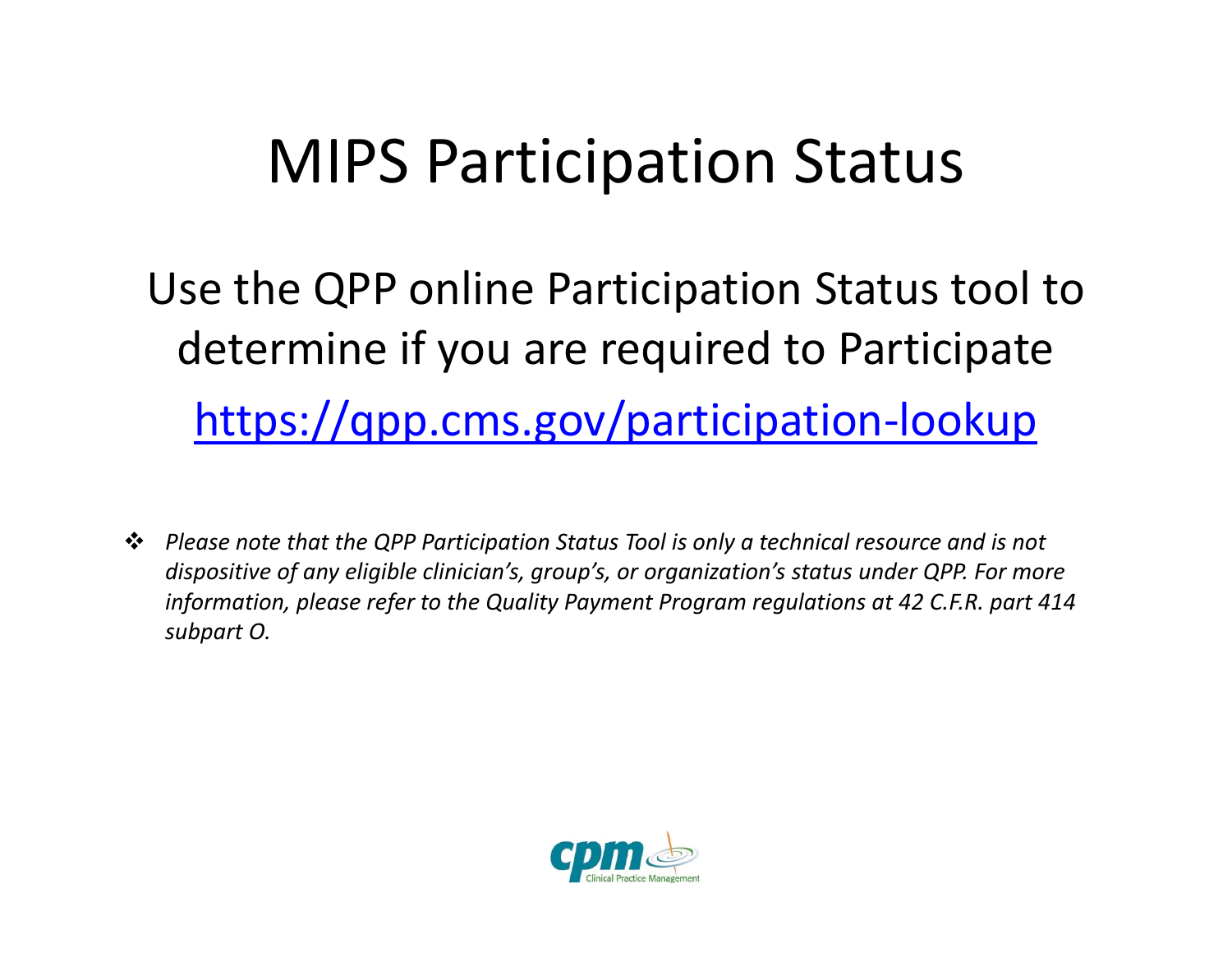## MIPS Participation Status

#### **Low‐Volume Threshold**

The low‐volume threshold includes 3 aspects of covered professional services:

- Allowed charges
- Number of beneficiaries who receive services
- Number of services provided

Clinicians and groups fall under the low‐volume threshold and are exempt from MIPS if they:

- $\bullet$  Bill \$90,000 or less in Medicare Part <sup>B</sup> allowed charges for covered professional services payable under the Physician Fee Schedule (PFS), or
- $\bullet$ ● Provide covered professional services for 200 or fewer Part B-enrolled individuals, or
- $\bullet$ ● Provide 200 or fewer covered professional services to Part B-enrolled individuals

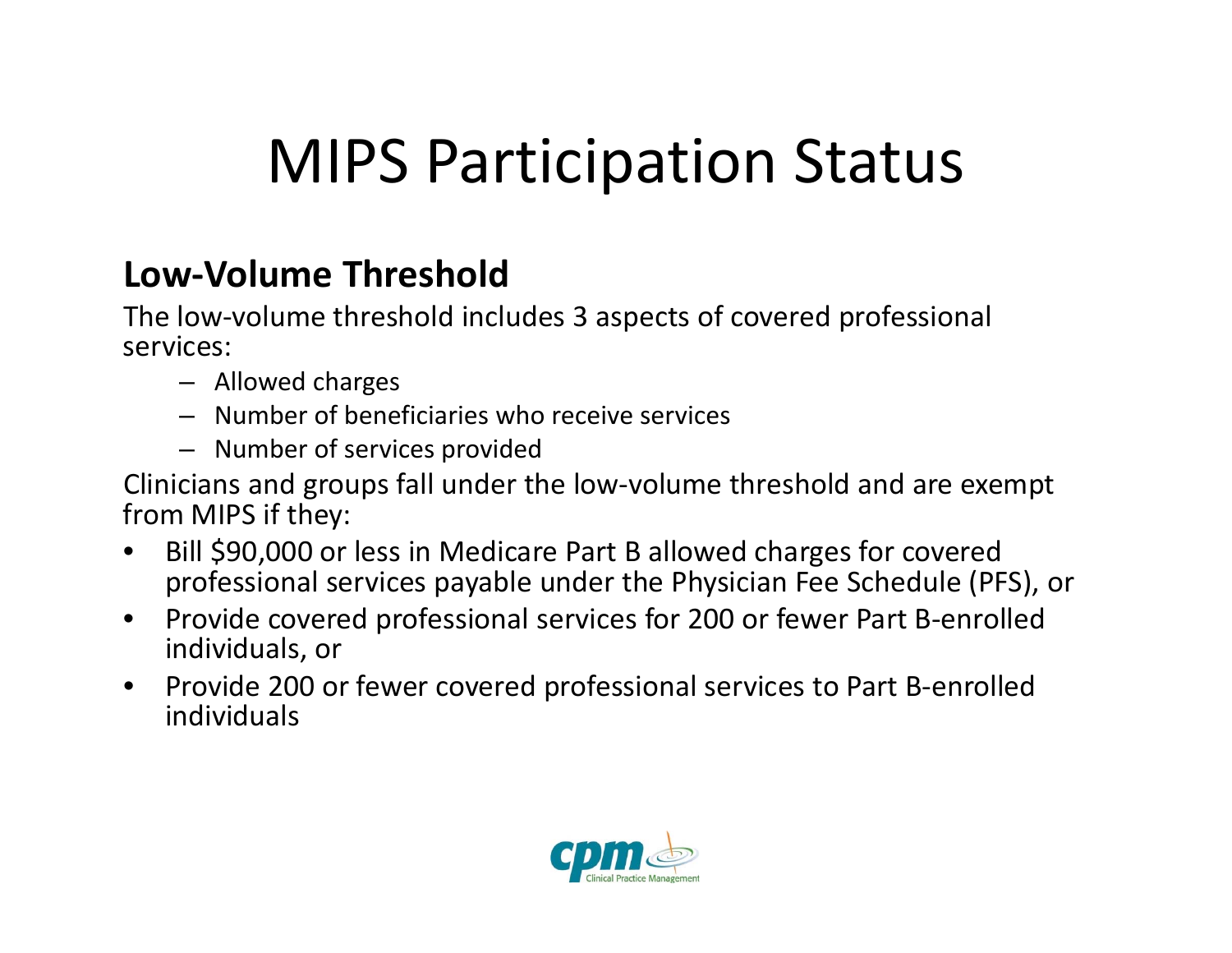## MIPS Participation Options

If you're exempt from MIPS for Performance Year 2020, you have the following options:

- •Do nothing. You are not required to participate.
- Opt‐in to MIPS ‐ if you are an eligible clinician or group who exceeds 1 or 2 (but not all 3) of the low‐volume threshold criteria during either review period. If you are an eligible clinician or group who opts‐in to MIPS, you will receive <sup>a</sup> MIPS final score and <sup>a</sup> payment adjustment in 2022.
- Voluntarily report ‐ you will receive <sup>a</sup> MIPS final score but no payment adjustment.
	- *If you would like more detailed information about the MIPS program please contact CPM*

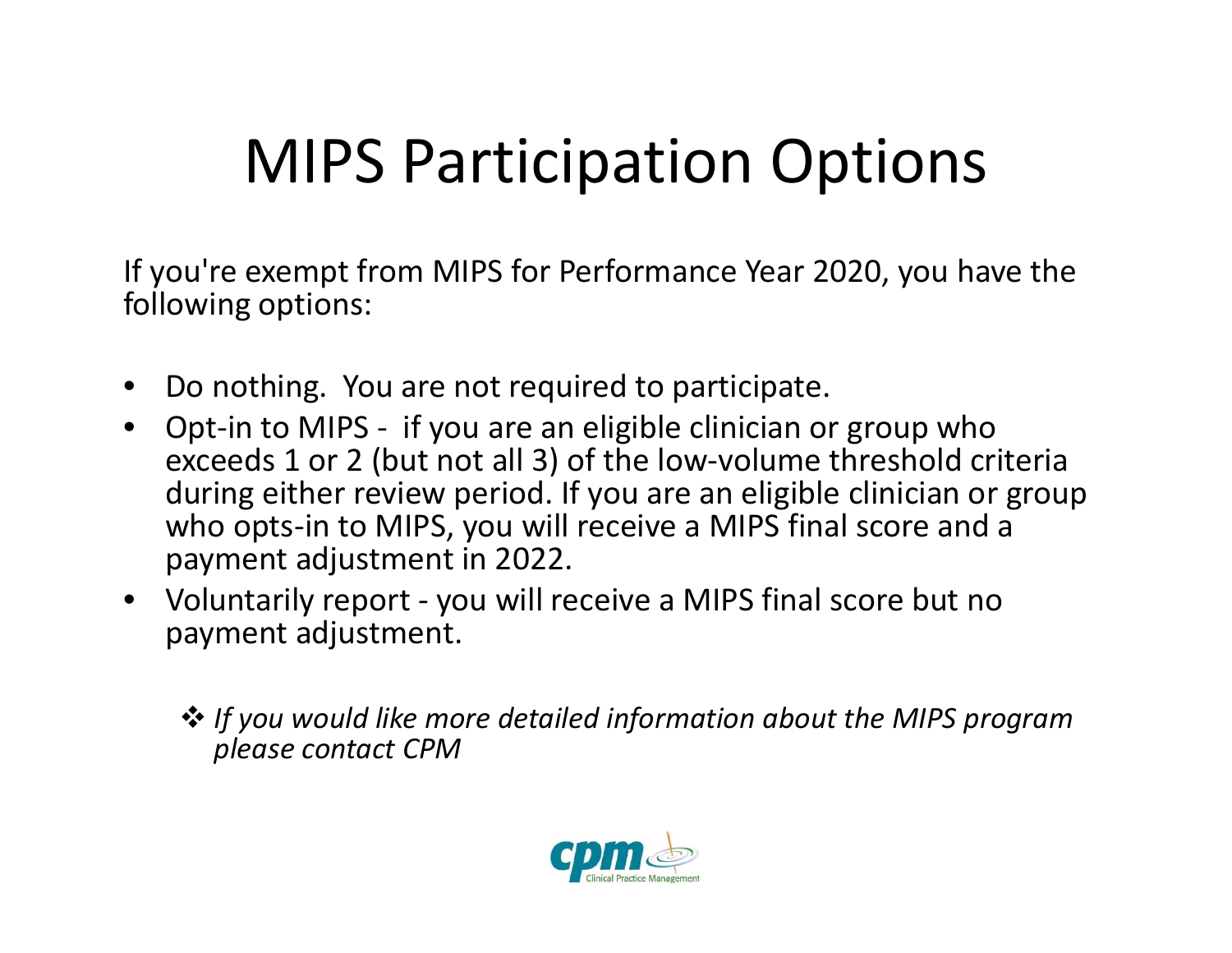#### Direct Access and Medicare

Medicare beneficiaries are able to go directly to physical therapists (PT) without <sup>a</sup> referral or visit to <sup>a</sup> physician. This policy became effective in 2005 through revisions to the Medicare Benefit Policy Manual (Publication 100‐02). The 2005 revisions eliminated the physician visit requirement. However, <sup>a</sup> patient must be "under the care of <sup>a</sup> physician," which is indicated by the physician certification of the plan of care.

- •**What the Rules Say**
- $\bullet$ PTs must comply with the laws in their state related to the need for <sup>a</sup> referral for physical therapy.
- $\bullet$  The plan of care developed by the PT must be certified by <sup>a</sup> physician or nonphysician practitioner (NPP) within 30 days of the initial therapy visit.
- • The plan of care must include, at <sup>a</sup> minimum, (1) diagnoses; (2) long‐term treatment goals; and (3) type, amount, and duration of therapy services.
- • Certification requires <sup>a</sup> dated signature on the plan of care or some other document that indicates approval of the plan of care. Stamped signatures are not acceptable. If the order to certify is verbal, it must be followed within 14 days by <sup>a</sup> signature.
- • Medicare does not require that the patient visit the physician/NPP. However, <sup>a</sup> physician/NPP may require the visit.

#### **What This Means for PTs**

•• To be paid by Medicare for their services, PT practices should have procedures in place to ensure that the plan of *care is certified.* Medicare does not require certification of the plan of care before treatment is initiated. However, if the PT does not have <sup>a</sup> relationship with the physician or is not confident that the physician will sign the plan of care, it may be prudent for the PT to contact the physician for verbal authorization before initiating treatment.

#### **To File Medicare Claims Under Direct Access**

•Providers must report the name and NPI number of the certifying physician/NPP on the claim for therapy services.

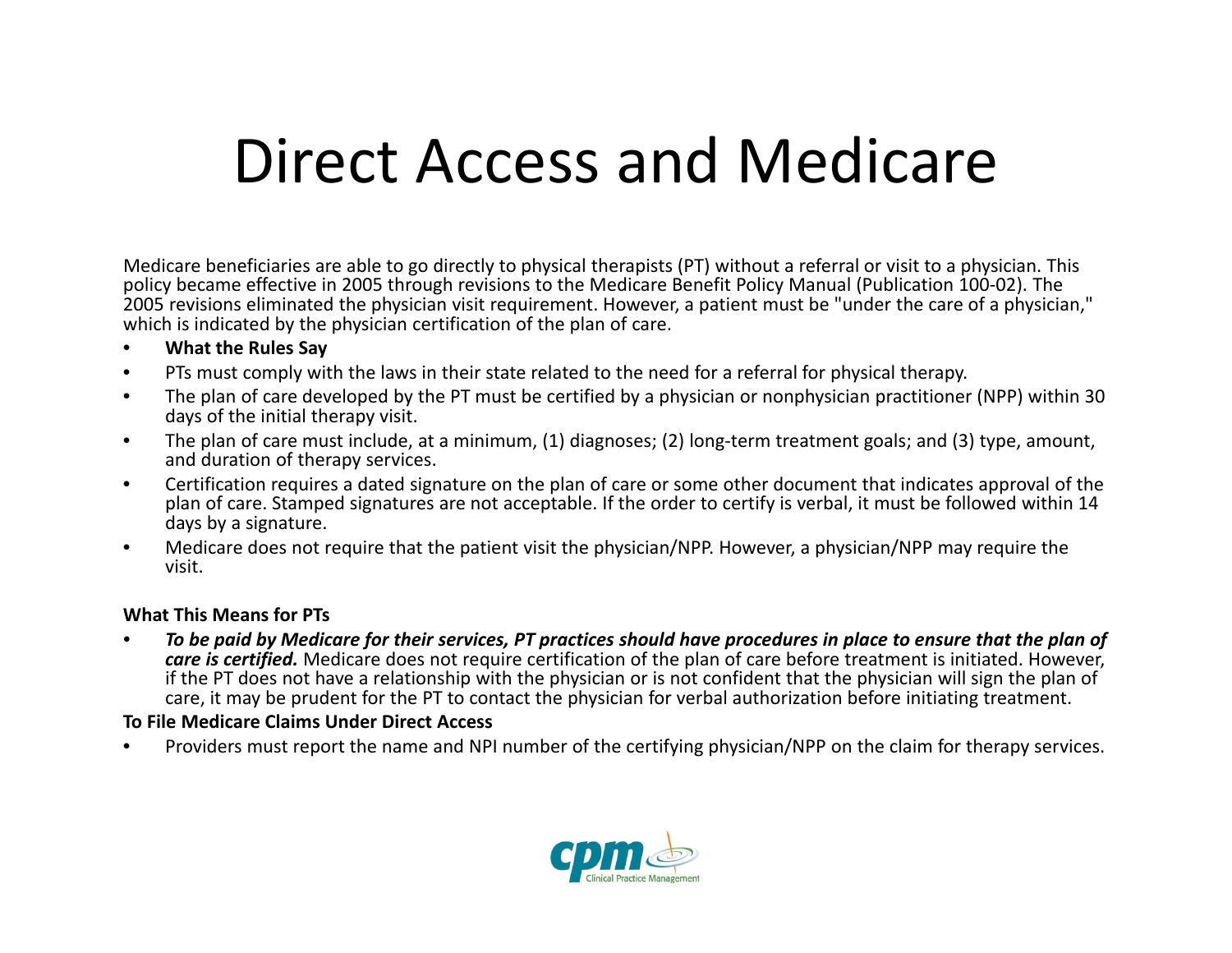#### California Direct Access

California is one of 28 states that allow direct patient access to PT with some provisions

- • The physical therapist shall not continue treating the patient beyond **45 calendar days or 12 visits**, whichever occurs first, without receiving, <sup>a</sup> dated signature on the physical therapist's plan of care from the patient's physician or surgeon indicating approval of the physical therapist's plan of care. Approval of the physical therapist's plan of care shall include an in‐person patient examination and evaluation of the patient's condition and, if indicated, testing by the physician or surgeon, except when providing wellness physical therapy services, or providing physical therapy services pursuant to <sup>a</sup> family service plan or individualized education plan (IEP) and the individual does not have <sup>a</sup> medical diagnosis. (Effective 1/1/2019)
- $\bullet$  PT must refer the patient to their physician if, at any time, the patient has signs or symptoms of <sup>a</sup> condition that requires treatment beyond the scope of practice of <sup>a</sup> physical therapist or the patient is not progressing toward documented treatment goals
- $\bullet$  PT shall disclose to the patient any financial interest he or she has in treating the patient and, if working in <sup>a</sup> physical therapy corporation, shall comply with Chapter1, Article 6, commencing with Section 650.
- • With the patient's written authorization, the physical therapist shall notify the patient's physician and surgeon, if any, that the physical therapist is treating the patient.
- • Must provide notice to the patient, orally and in writing, in at least 14‐point type and signed by the patient indicating they are receiving direct physical therapy treatment services and may continue to receive direct physical therapy treatment services for <sup>a</sup> period of up to 45 calendar days or 12 visits, whichever occurs first, after which time <sup>a</sup> physical therapist may continue providing you with physical therapy treatment services only after receiving, a dated signature on the physical therapist's plan of care indicating approval of the physical therapist's plan of care and that an in‐person patient examination and evaluation was conducted by the physician and surgeon or podiatrist.

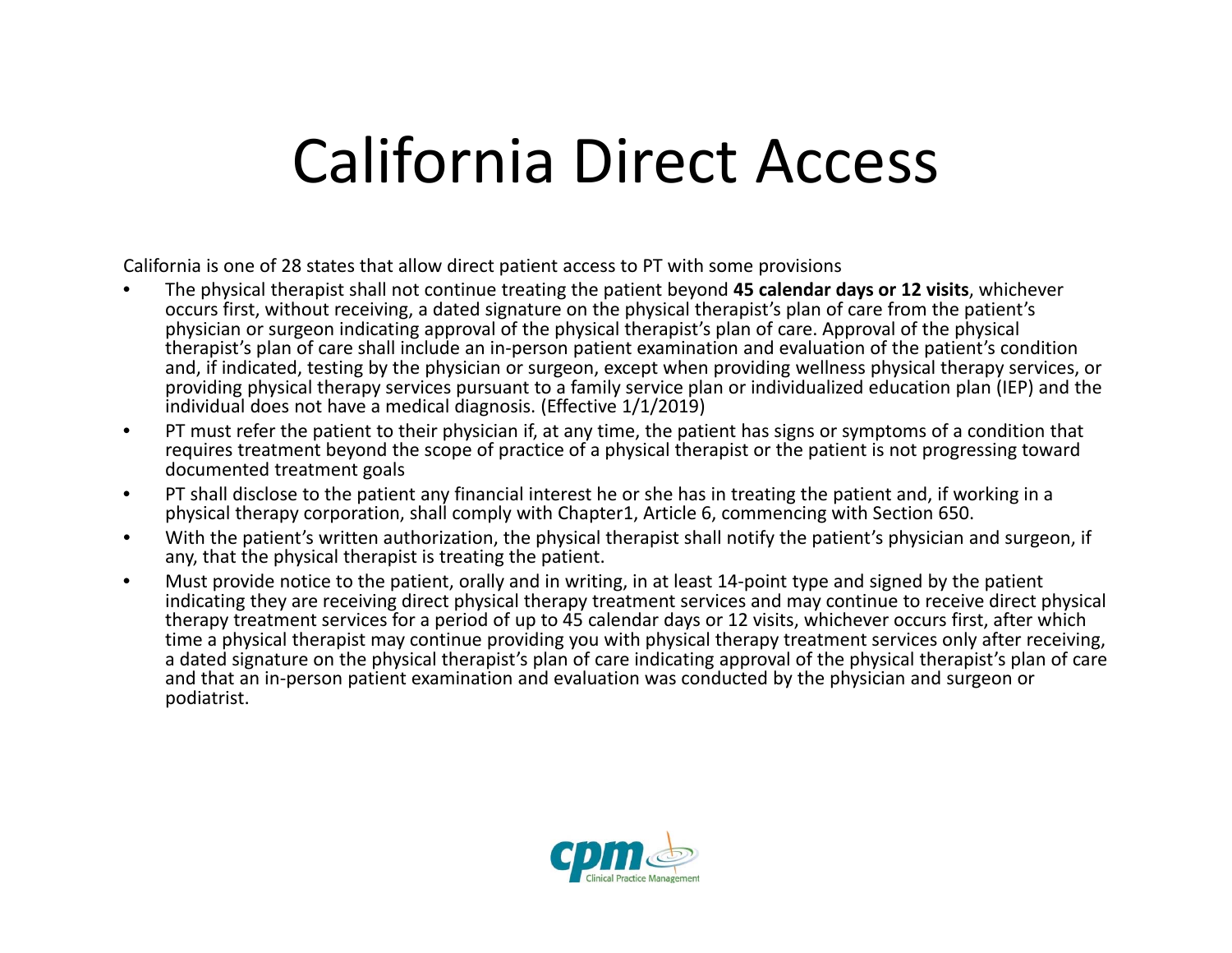### **Other Important Stuff**

For All Payors:

- $\bullet$  Ask patients if their Insurance has changed – many people have insurance or policy changes at this time of year
- $\bullet$  Check Eligibility, Benefits and Auth Requirements (see below), even if insurance stayed the same, benefits may change.
- $\bullet$ **Collect Deductibles, Co‐Insurance and Co‐Pays**

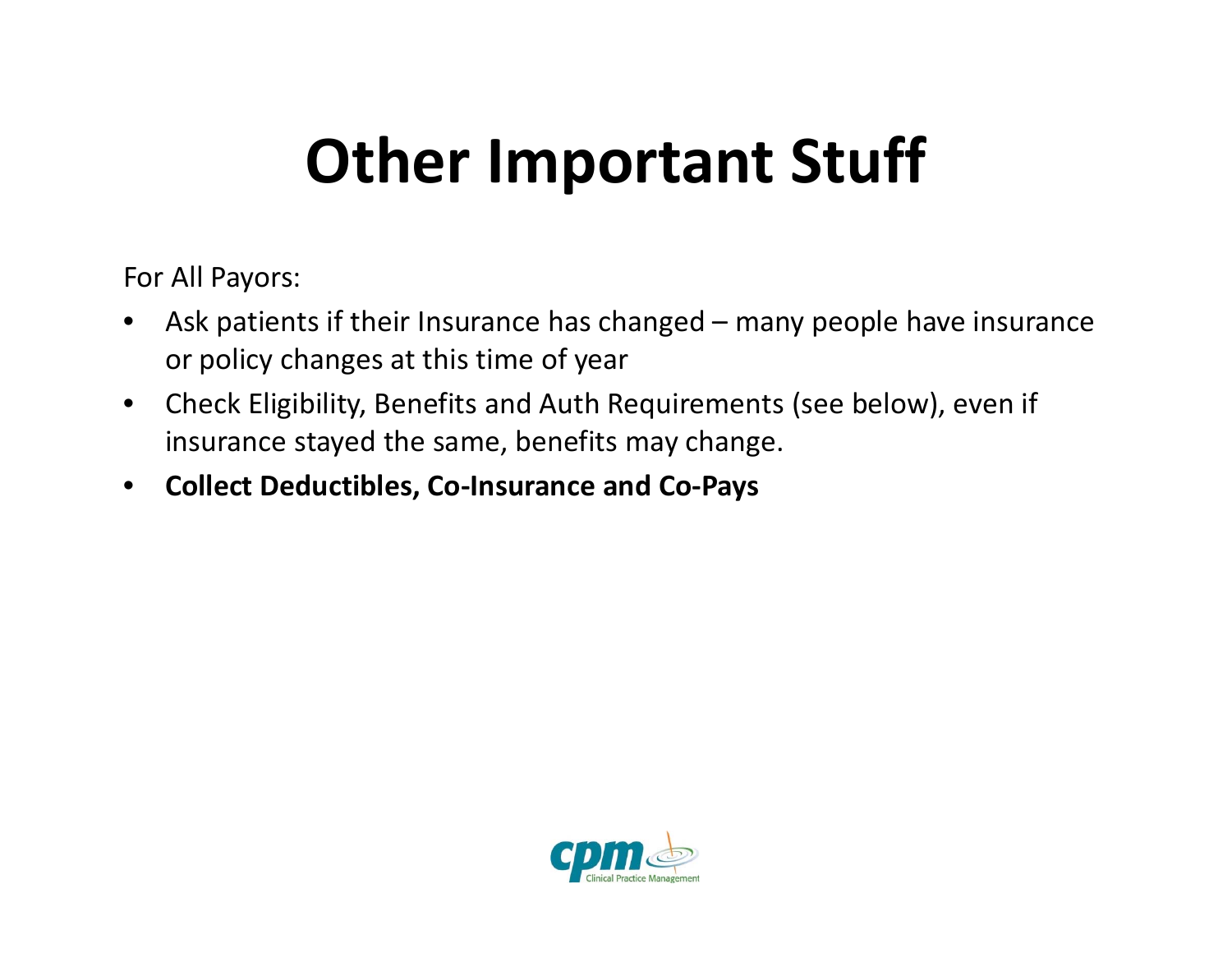## Eligibility, Benefits & Authorization They are NOT the same thing

Understanding the components of Eligibility, Benefits and Authorization is key to making sure you get reimbursement for services rendered.

- **Eligibility** – Check that the patient has an Active policy in effect on the date of service.
- $\blacksquare$  **Benefits** – If the patient has an Active Policy then Benefits need to be checked to determine if PT,OT,SLP or Chiro is <sup>a</sup> covered Benefit of the policy
- $\blacksquare$ ■ Authorization – If it is a covered Benefit then determine if Authorization or Per-Certification or <sup>a</sup> Referral is required. If so then in must be obtained.
- $\blacksquare$  **Medical Necessity Review (MNR)** – Additionally some insurances may require that a MNR form be filed within so many visits.

It is important to understand that each of these needs to be verified in order to insure proper reimbursement.

**\*\*\*Having authorization does not mean the patient has benefits.**

**Also, re‐check often as things do change.\*\*\***

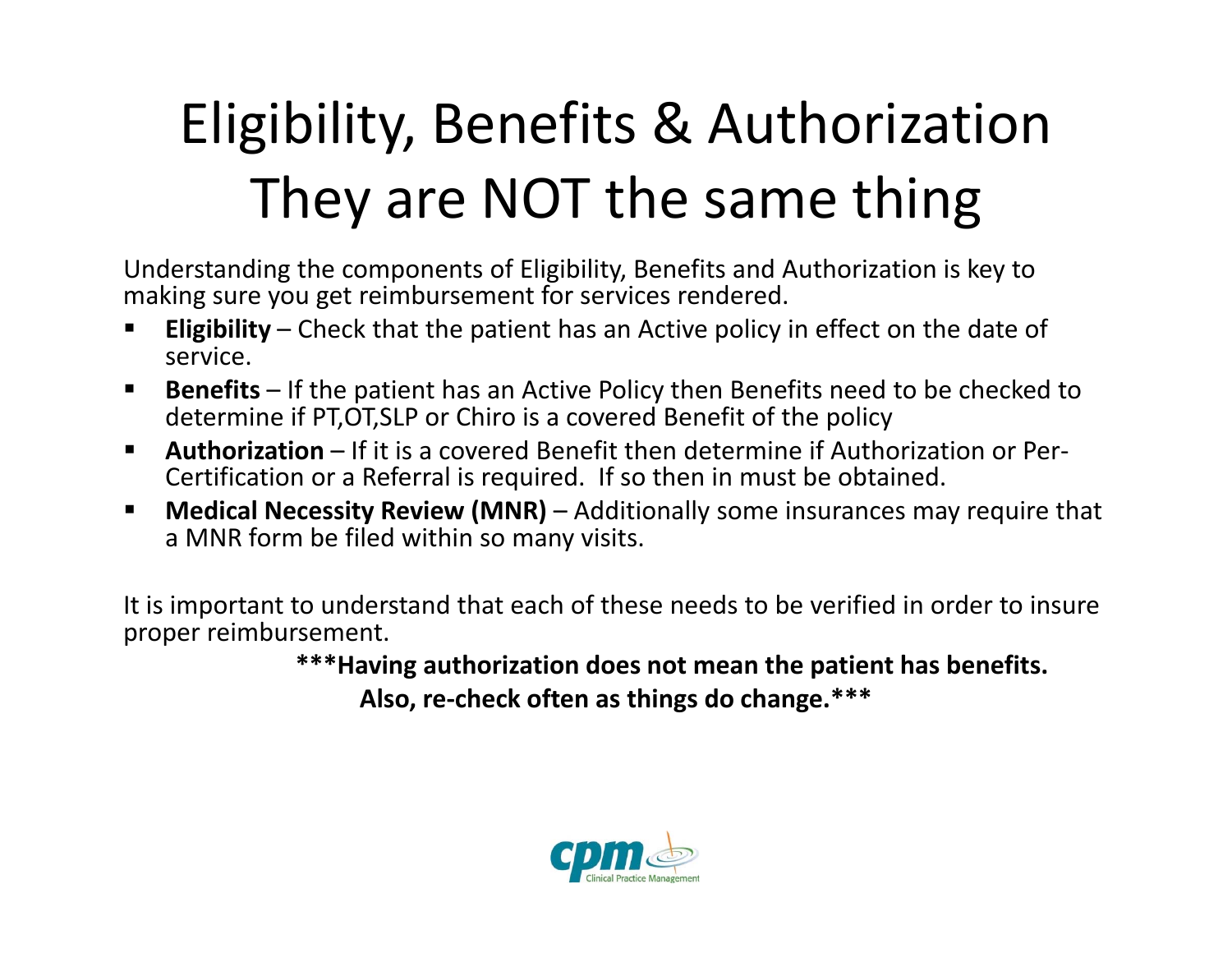## ABN – Advanced Beneficiary Notice

- • The ABN is <sup>a</sup> written notice you must issue to <sup>a</sup> Fee‐For‐Service beneficiary before furnishing items or services that are usually covered by Medicare but are not expected to be paid in <sup>a</sup> specific instance for certain reasons, such as lack of medical necessity.
- $\bullet$  $\bullet$  If the beneficiary does not get written notice when it is required, he or she may not be held financially liable if Medicare denies payment
- $\bullet$  Common reasons for Medicare to deny an item or service as not medically reasonable and necessary include care that is:
	- Experimental and investigational or considered "research only";
	- Not indicated for diagnosis and/or treatment in this case;
	- Not considered safe and effective; or
	- More than the number of services Medicare allows in <sup>a</sup> specific period for the corresponding diagnosis.
- $\bullet$ ● See https://www.cms.gov/Outreach-and-Education/Medicare-Learning-Network‐MLN/MLNProducts/Downloads/ABN\_Booklet\_ICN006266.pdf for complete details